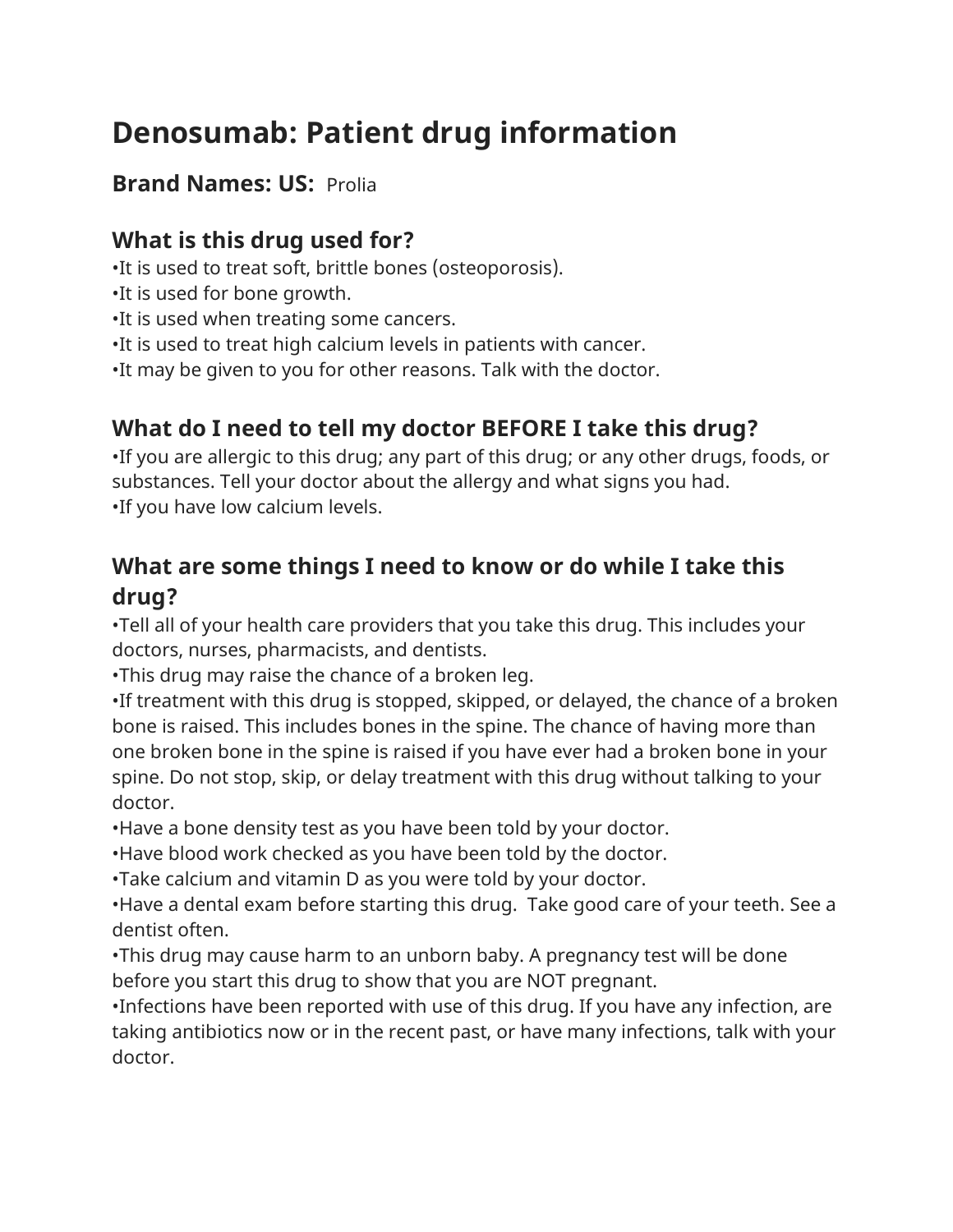•This drug may lower blood calcium levels. If you already have low blood calcium, it may get worse with this drug. Sometimes, blood calcium levels have stayed low for weeks or months after use of this drug.

•This drug is not approved for use in children.

### **What are some side effects that I need to call my doctor about right away?**

•Signs of an allergic reaction, like rash; hives; itching; red, swollen, blistered, or peeling skin with or without fever; wheezing; tightness in the chest or throat; trouble breathing, swallowing, or talking; unusual hoarseness; or swelling of the mouth, face, lips, tongue, or throat.

•Signs of low calcium levels like muscle cramps or spasms, numbness and tingling, or seizures.

•Mouth sores.

•Swelling in the arms or legs.

•Feeling very tired or weak.

•Any new or strange groin, hip, or thigh pain; bone, joint, or muscle pain.

•Shortness of breath.

•This drug may cause jawbone problems. The risk may be higher with longer use, cancer, dental problems, ill-fitting dentures, anemia, blood clotting problems, or infection. It may also be higher if you have dental work, chemo, radiation, or take other drugs that may cause jawbone problems. Many drugs can do this. Talk with your doctor if any of these apply to you.

•Signs of infection like fever, chills, very bad sore throat, ear or sinus pain, cough, more sputum or change in color of sputum, pain with passing urine, mouth sores, or wound that will not heal.

•Signs of skin infection like oozing, heat, swelling, redness, or pain.

•Signs of high or low blood pressure like very bad headache or dizziness, passing out, or change in eyesight.

•Small bumps or patches on your skin, dry skin, or if your skin feels like leather. •Bladder pain or pain when passing urine or change in how much urine is passed.

#### **What are some other side effects of this drug?**

All drugs may cause side effects. However, many people have no side effects or only have minor side effects. Call your doctor or get medical help if any of these side effects or any other side effects bother you or do not go away:

•Back pain.

•Headache.